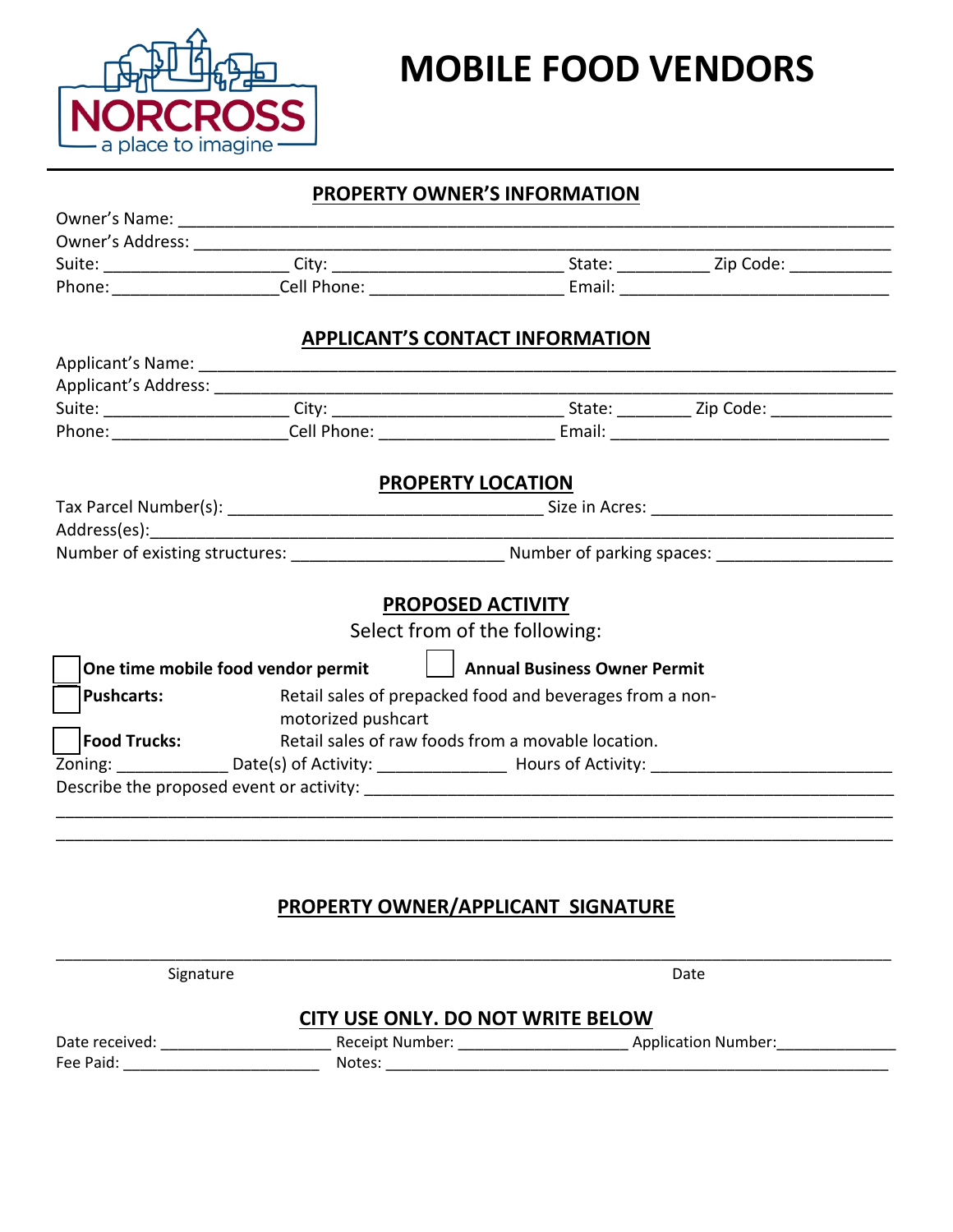#### **Items Required for Submission**

The following information shall be provided with each application for a single event mobile food vendor permit, along with an application fee of \$50.00 for a three consecutive day permit or annual business/property owner permit application fee of \$500.00, and an executed release and indemnification agreement provided by the city:

- (1) Name of the mobile food vendor;
- (2) Make, model and license plate number of vending unit when applicable;
- (3) Owner's contact information;
- (4) Operator's contact information;
- (5) Copy of approved permit from the county health department and fire safety certificate of inspection or in the case of a mobile push cart an approved permit from the Georgia Department of Agriculture;
- (6) List of operating location and times including map detailing the position of the vehicle, and current zoning in said locations;
- (7) Notarized signatures from property owners on the approved City Form for such authorizations indicating consent for the use of their property; and
- (8) Signature of applicant indicating agreement to the listed requirements.
- (9) Except for ice cream trucks, no mobile food vendor shall conduct business or operate in the public right-of-way except as part of a city-sponsored or sanctioned special event.
- (10) A mobile food vendor shall operate on any private property in conjunction with an approved temporary event sponsored by a local business or property owner and only with the prior notarized written consent of the owner. A mobile food vendor shall not be allowed to park overnight on any private property.
- **(11) All requirements for mobile vendors shall be met and provided to the City at least one week prior to each mobile vendor being on site for both annual and one time permits.**
- (12) A mobile food vendor may operate on city-owned property, if:
	- (a) The mobile food vendor has received permission to do so from the city manager or his/her designee as part of a City sponsored event; and
	- (b) Has indicated the appropriate city-owned location, date, and times of use on the application. At no time shall a mobile food vendor be allowed to park temporarily or overnight on any cityowned property.
- (13) A mobile food vendor shall maintain a \$1,000,000.00 liability insurance policy. Proof of current liability insurance, issued by an insurance company licensed to do business in the state, protecting the mobile food vendor, the public and the city from all claims for damage to property and bodily injury, including death, which may arise from operation under or in connection with the permit, shall be provided to the city as part of its permit application. If the mobile food vendor does not have insurance, the mobile food vendor may be under the umbrella of an existing business with the business' permission to do so. Such arrangement documentation shall be included with the application to the city.
- (14) A mobile food vendor shall not make sounds or announcements to call attention to the mobile food vehicle either while traveling on the public rights-of-way or when stationary unless the vendor is an ice cream truck as defined in this ordinance. At all times said mobile food vendor shall be in compliance with the city's noise ordinance.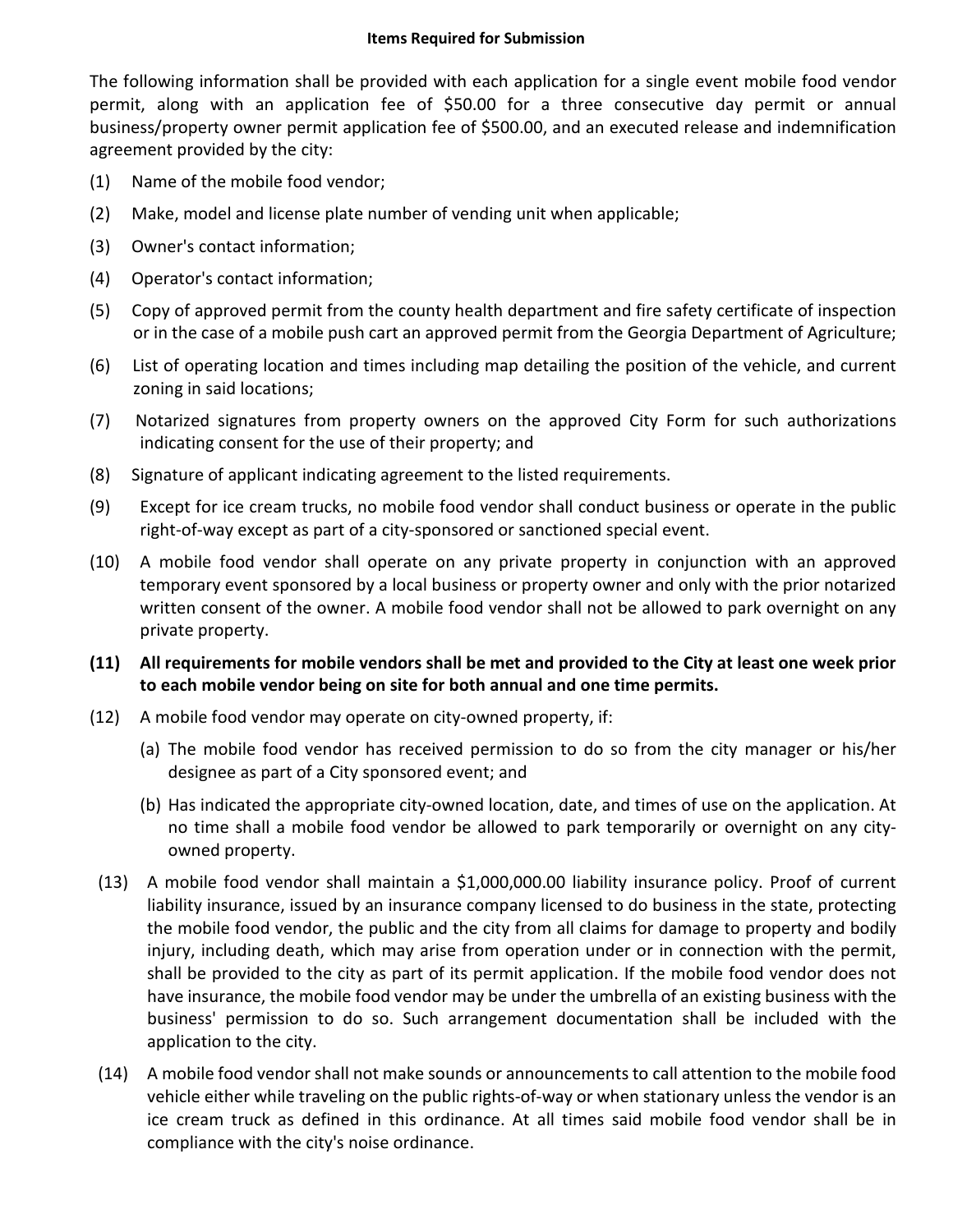- (15) The permit under which a mobile food vendor is operating must be firmly attached and visible on the mobile food vendor at all times.
- (16) Any driver of a mobile food vendor motorized vehicle must possess a valid Georgia driver's license.
- (17) Mobile food vendors shall provide a diagram of the set up for all events showing locations of driveways, streets and sidewalks. No set ups are allowed within 10 feet of a residential driveway. Set up locations shall be subject to the approval of the Community Development Department.
- (18) A mobile food vendor shall not sell or offer to sell any goods, foods, products, or services except between the hours of operation for the local business sponsoring the event or the established and published hours for the special event in which the mobile vendor is participating, unless otherwise approved and extended by the city manager.
- (19) Vending structures shall not be left unattended or stored at any time on the open vending site when vending is not taking place or during restricted hours of operation.
- (20) No sale or offer for sale of ice cream, frozen milk, frozen dairy or ice confection products shall be made from a mobile food vendor known as an ice cream truck unless each side of the vehicle is marked, in letters and numbers at least three inches in height, with the name and address of the mobile food vendor licensee.
- (21) Mobile food vendors shall comply with all state, federal and local health and safety regulations and requirements and shall obtain and maintain any and all license and permits required by any other health organization or governmental organization having jurisdiction over this subject matter.
- (22) The following safety regulations shall apply to any and all motor vehicles operating under this article or used for mobile retail food establishments:
	- (a) Every motor vehicle shall be equipped with a reverse gear signal alarm with a sound distinguishable from the surrounding noise level.
	- (b) Every motor vehicle shall be equipped with two rear-vision mirrors, one at each side, firmly attached to the outside of the motor vehicle, and so located as to reflect to the driver a view of the highway to the rear, along both sides of the vehicle.
- (23) A mobile food vendor may only sell food and non-alcoholic beverage items.

### **A waiver of the application fee may be requested at the time of application by the applicant if:**

- (1) The event is a 501(c) non-profit event and proof is submitted thereof; or
- (2) The event is a city-sponsored event as determined by the city manager. However, all mobile food vendors must fill out an application form, execute an indemnification agreement, and provided the city with all necessary documentation required by the city.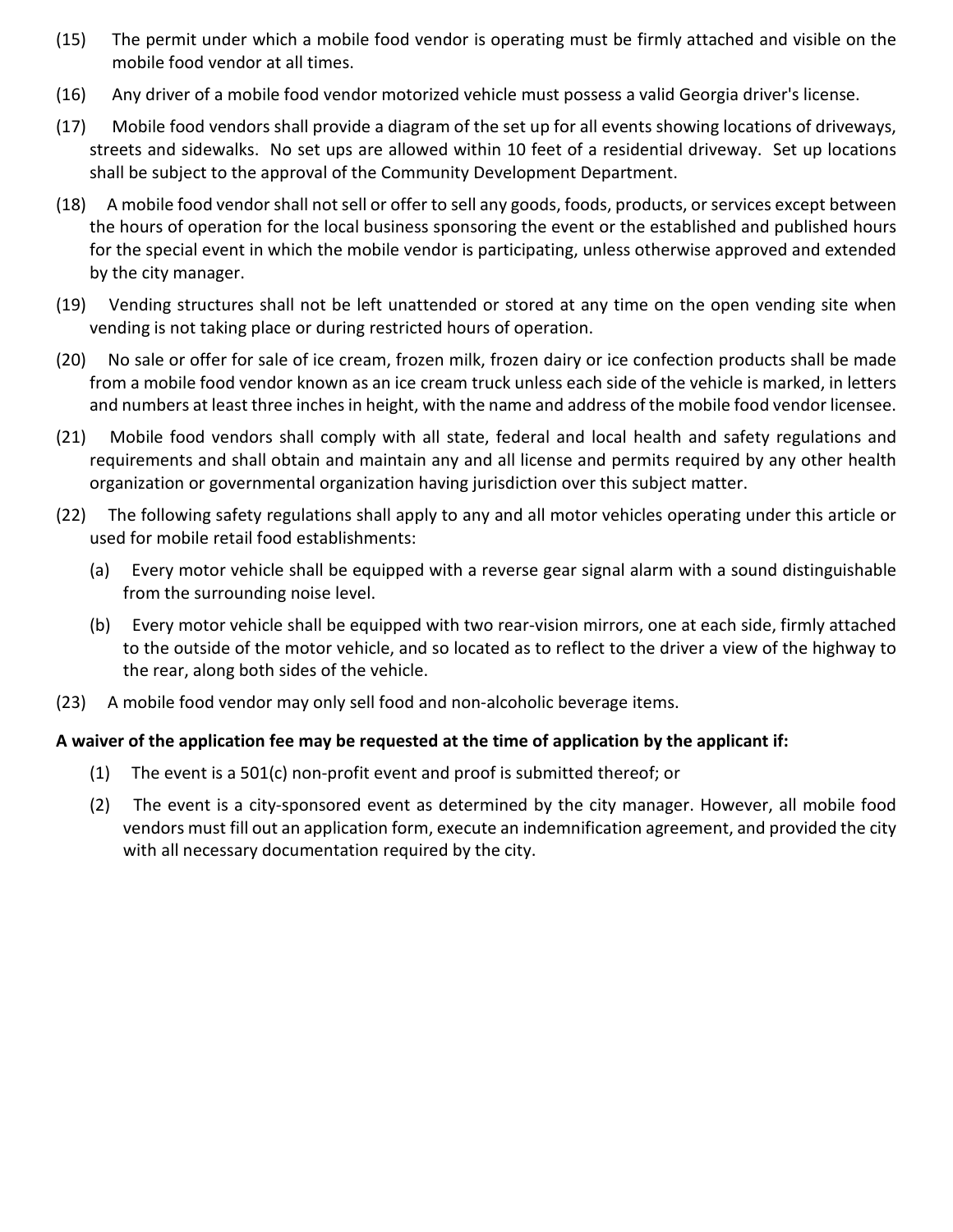

## **CITY OF NORCROSS MOBILE FOOD VENDOR PERMIT APPLICATION**

Development Department, 65 Lawrenceville Street, Norcross, Georgia 30071 place to imaging best consumed from the constrained place to imaging the basic field of the set of the place o

INDEMNIFICATION AND HOLD HARMLESS AGREEMENT

This Indemnification Agreement is entered into by (hereinafter "APPLICANT") on the one hand, and the

City of Norcross, Georgia (hereinafter the "CITY") on the other hand, with APPLICANT and the CITY collectively referred to as the Parties.

WITNESSETH

WHEREAS, APPLICANT has applied for:

 $\mathcal{L}$ 

 $\blacksquare$ a one time mobile food vendor permit and Annual mobile food vendor permit

(hereinafter the "Mobile Food Vendor Permit") pursuant to Article IX of Chapter 8 of the City of Norcross Code of Ordinances,

and WHEREAS, Norcross City Code Sections 8-320 require the APPLICANT to execute an indemnity and hold harmless agreement prior to the issuance of any Mobile Food Vendor Permit and shall hold the CITY harmless against any claims, liability or judgments arising out of the APPLICANT's activities;

WHEREAS, the APPLICANT has agreed to defend, at its own expenses, and to indemnify and hold the CITY harmless from any and all claims, demands, liability, judgments or other causes of action arising from any of the activities associated with issuance of such Mobile Food Vendor Permit in exchange for payment for said permit according to the Community Development and Planning Department Fee Schedule in hand paid, the receipt and sufficiency of which is hereby acknowledged;

NOW THEREFORE, it is hereby agreed as follows:

(1) APPLICANT agrees to protect, defend (at its own sole expense), indemnify, and hold harmless the CITY, its elected officials, officers, agents and employees from and against any and all liability, damages, claims, suits, liens, and judgments, for whatever nature, including claims for contribution and/or indemnification, for injuries to or death of any person or persons, or damage to the property or other rights of any person or persons resulting from or arising out of any act or omission in connection with the issuance of the Mobile Food Vendor Permit and all of APPLICANT's Mobile Food Vendor Permit Activity in connection with such F Mobile Food Vendor Permit, whether caused by the APPLICANT or the APPLICANT's agents, servants, or employees, or by any of the APPLICANT's subcontractors or suppliers; and the APPLICANT shall indemnify and hold harmless the CITY and its elected officials, officers, agents and employees, past and present, from and against any and all loss and/or expense which they or either of them may suffer to pay as a result of claims or suits due to, because of, or arising out of any and all such injuries, death and/or damage, irrespective of the CITY's negligence (except that the CITY shall not be indemnified for its own sole negligence); and

(2) APPLICANT further agrees to reimburse the CITY for any expenses, attorneys' fees, cost or other expenses incurred by the CITY in the enforcement of this Indemnification and Hold Harmless Agreement.

| IN WITNESS WHEREOF, and in agreement herewith, I have hereunto set my hand as of the | dav of | 2021. |
|--------------------------------------------------------------------------------------|--------|-------|
|--------------------------------------------------------------------------------------|--------|-------|

FOR APPLICANT: FOR THE CITY OF NORCROSS:

By:

Its:

Eric Johnson City Manager

City of Norcross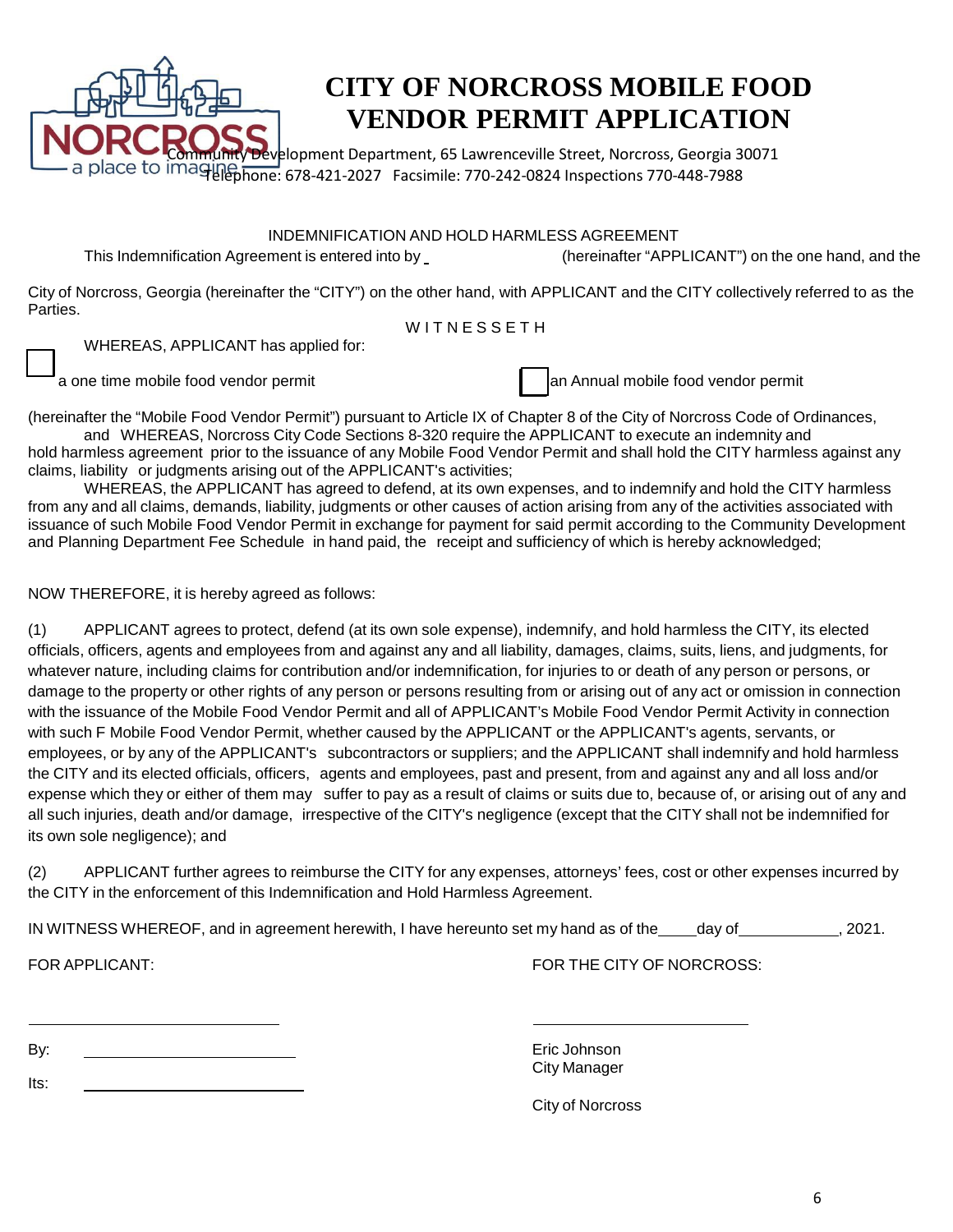

# Ownership Affidavit & Designation of Agent

### **I. Ownership.**

|                                                                                                 |                                                                                                                                          | for which this Application is submitted.                                                                                    |  |
|-------------------------------------------------------------------------------------------------|------------------------------------------------------------------------------------------------------------------------------------------|-----------------------------------------------------------------------------------------------------------------------------|--|
|                                                                                                 |                                                                                                                                          |                                                                                                                             |  |
| Please complete the appropriate section below:<br><b>Individual</b><br><b>Government Entity</b> | be listed below as an officer or partner.<br><b>Corporation/Limited Liability</b><br>Company (LLC)<br>Provide Names of Officers/Members: | NOTE: The person signing under section IV Acknowledgement, must<br>Partnership<br><b>Provide Names of General Partners:</b> |  |
|                                                                                                 |                                                                                                                                          |                                                                                                                             |  |
| Name/Address of Registered Agent:                                                               |                                                                                                                                          |                                                                                                                             |  |

### **II. Designation of Owner's Agent. (Leave blank if not applicable)**

As the owner of the above designated property and the applicant for which this affidavit is submitted, I wish to designate the below named party as my agent in all matters pertaining to the location address. In authorizing the agent named below to represent me, or my company, I attest that the application is made in good faith and that any information contained in the application is accurate and complete to the best of my knowledge and belief. **(Note: Prior to the issuance of a building permit, the owner's agent must be the contractor listed on the permit application.)**

| Owner's Agent:         |                |
|------------------------|----------------|
| Address:               |                |
| <b>Contact Person:</b> | Telephone No.: |
|                        |                |

### **III. Notice to Owner.**

- A. All changes in Ownership & Applicant's Agent prior to issuance shall require new affidavit. If ownership changes the new owner assumes the obligations and the original applicant is released from responsibility for actions taken by others after the change in ownership.
- B. If the Owner intends the Designation of Applicant's Agent to be limited in any manner, please indicate the limitation below. (i.e., Limited to obtaining a certificate of concurrency for the parcel; limited to obtaining a land use compliance certificate; etc.)

City of Norcross, 65 Lawrenceville Street, Norcross, GA 30071 Community Development Department, 678-421-2027